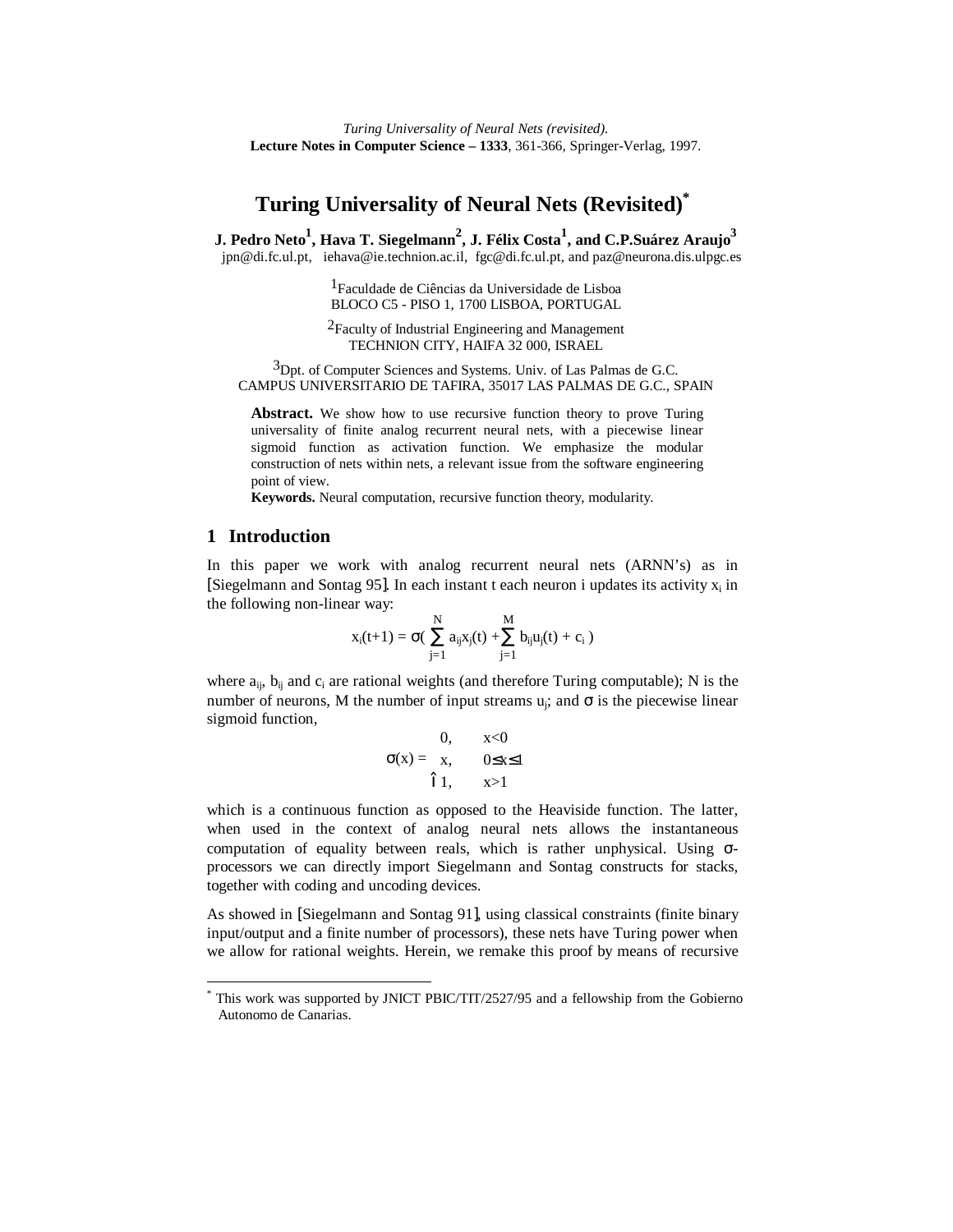function theory. The idea is to emphasize modular constructions of nets within nets. This approach will provide insights of modularity that we are expecting to use latter in a *local learning* theory for hybrid systems.

## **2 Recursive Function Theory**

Recursive function theory identifies the set of *computable functions* with the set of partial recursive functions on N (see [Boolos 80]). A function f is said to be computable if it can be manufactured from a specific set of basic functions and some construction rules.

The primitive functions, also called *axioms*, are:

- **W**, the zero-ary constant 0;
- **S**, the unary successor function  $S(x) = x+1$ ;
- The set of n-ary projection functions,  $U_{i,n}(x_1,...,x_n) = x_i(1 \le i \le n)$ .

The construction rules are:

- **Composition** (C): If  $g(y_1,...,y_k)$  and  $f_1(x_1,...,x_n)$ , …,  $f_k(x_1,...,x_n)$  are computable functions, then  $h(x_1,...,x_n) = g(f_1(x_1,...,x_n),...,f_k(x_1,...,x_n))$  is a computable function.
- **Recursion (R)**: If  $f(x_1,...,x_n)$  and  $g(x_1,...,x_n,y,z)$  are computable functions, then the unique function  $h(x_1,...,x_n,y)$ , defined by  $h(x_1,...,x_n,0) = f(x_1,...,x_n)$ and  $h(x_1,...,x_n,y+1) = g(x_1,...,x_n,y,h(x_1,...,x_n,y))$  is a computable function.

For the last rule, we introduce the  $\mu$  functional: for any function  $f(x_1,...,x_n,y)$ ,

$$
\mu_{y}(f(x_{1},...,x_{n},y)=0)=\begin{cases} \text{the least } y \text{ such that} \\ f(x_{1},...,x_{n},z) \text{ is defined for all } z\leq y \\ f(x_{1},...,x_{n},y)=0 \\ \text{undefined, if there is no such } y \end{cases}
$$

• **Minimalisation** (M): If  $f(x_1,...,x_n,y)$  is a computable function, then  $h(x_1,...,x_n) = \mu_v(f(x_1,...,x_n,y)=0)$  is a computable function.

For instance, the function  $h(x,y)=x+2$  is computable and given by  $C(C(U_{1,2},S),S)$ . Also,  $h(x,y)=x+y$  is a computable function given by  $R(U_{1,1},C(S,U_{3,3}))$ . It can be shown that all Turing computable functions are partial recursive (see [Boolos 80]).

#### **3 Number Representation**

Each natural number, i $\in \mathbb{N}$ , is coded as a rational number,  $x_i \in ]0,1[$ . This is mandatory because we want neurons to hold values. We adopt the unary coding:

$$
0 \equiv 0.1, 1 \equiv 0.11, 2 \equiv 0.111, ..., n \equiv 0.1^{n+1}
$$

Every initial natural input must be coded before the computation starts and decoded after the computation to provide the final output. The coding and uncoding techniques used in [Siegelmann and Sontag 91] will do the job.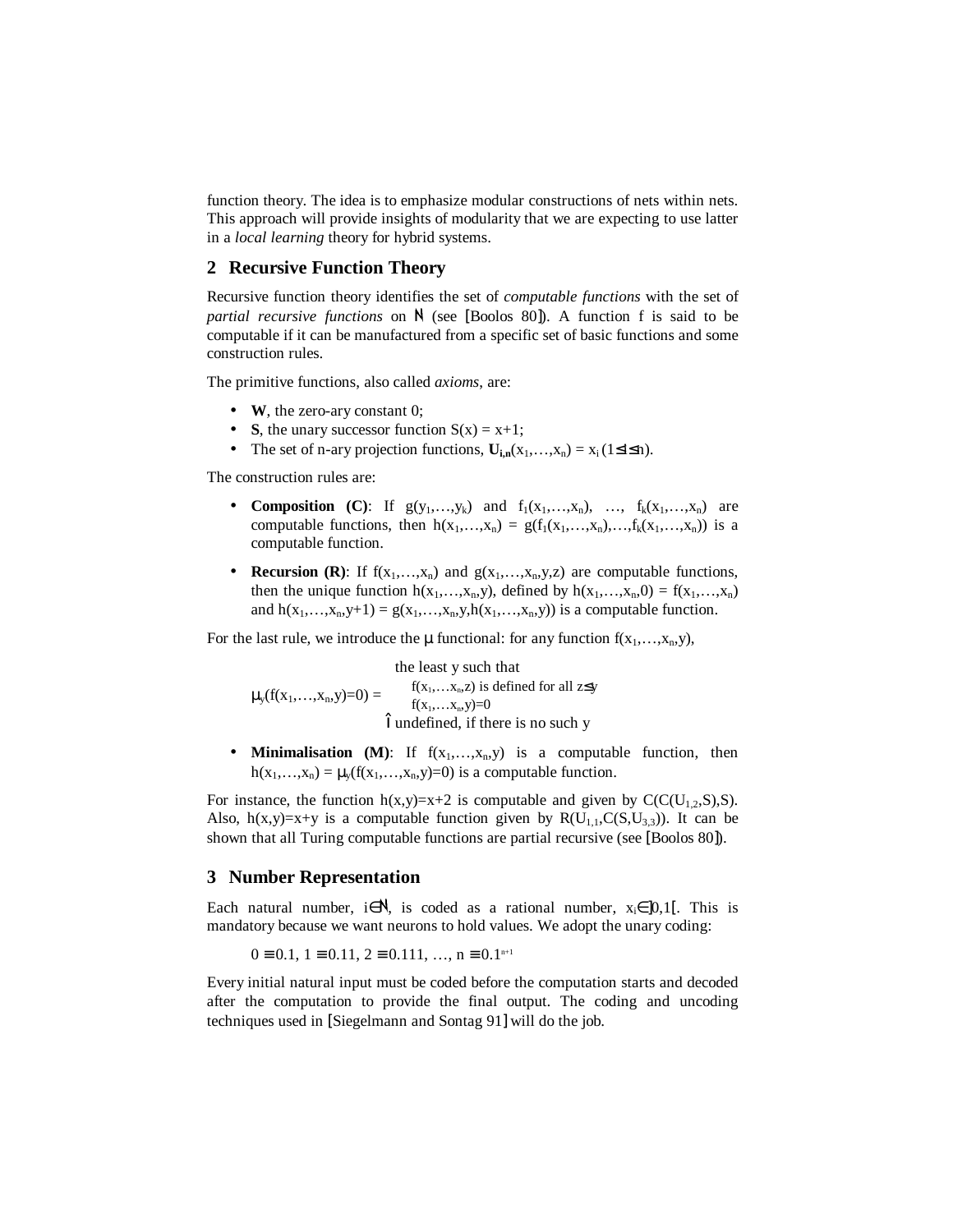# **4 Net Examples**

In the following neural net diagrams, non-labelled arcs default to weight one. The first net finds if a given number is positive or zero, outputting a 1 through the appropriate channel. -1



**Fig. 1.** The Signal (Sg) Net.

For instance, if we take a positive number coded as a rational number greater than 0.1, subtract 0.1 and multiply by 100, the result is greater than 1 and the shadowed neuron will output 1, else it will output 0. We use a box labelled Sg as a macro for this net.

The following net receives a positive integer and returns its successor (we will use a box labelled Succ as a macro for this net)



**Fig. 2.** The Successor (Succ) Net.

These nets begin the specified computation if and only if they receive a 1 through the input IN. The output OUT signals to the following module the availability of the result at that precise moment. Using this method, we can easily control all synchronizations. The next net synchronizes two different incoming signals,

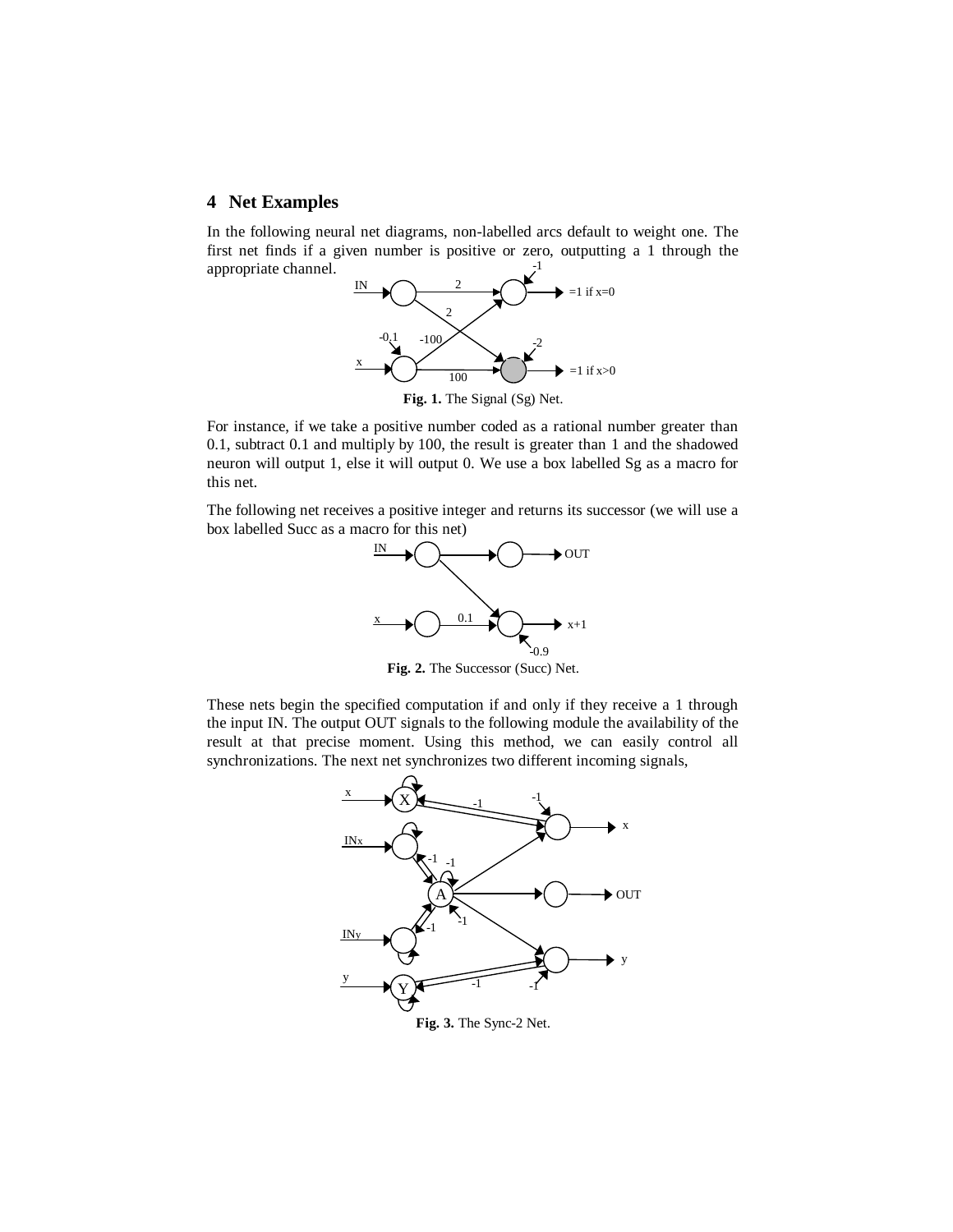The Sync-2 net can be easily transformed to synchronize n inputs. The neuron *A* must have its bias changed to -(n-1). *A* is activated only when both signals arrive. Either *X* or *Y* will keep the first value until the second arrives.

## **5 Net Schemas**

#### **5.1 The axioms**

The following three net schemas compute the three axioms of recursive function theory: the zero-ary constant 0, the (unary) successor and the set of projection functions.



**Fig. 4.** The three axioms, (a) W, (b) S, (c)  $U_{i,n}$ .

The three rules, *composition*, *recursion* and *minimalisation* have their particular net schemas.

#### **5.2 Composition**

For the composition schema,  $h(x_1,...,x_n) = g(f_1(x_1,...,x_n),...,f_k(x_1,...,x_n))$ , each  $f_i(x_1,...,x_n)$ , i=1,…,k, is computed first and partial results are trapped by a Sync-k net of k inputs until all of them are available. Then, they are all inputed into the g net.



**Fig. 5.** The Composition Schema.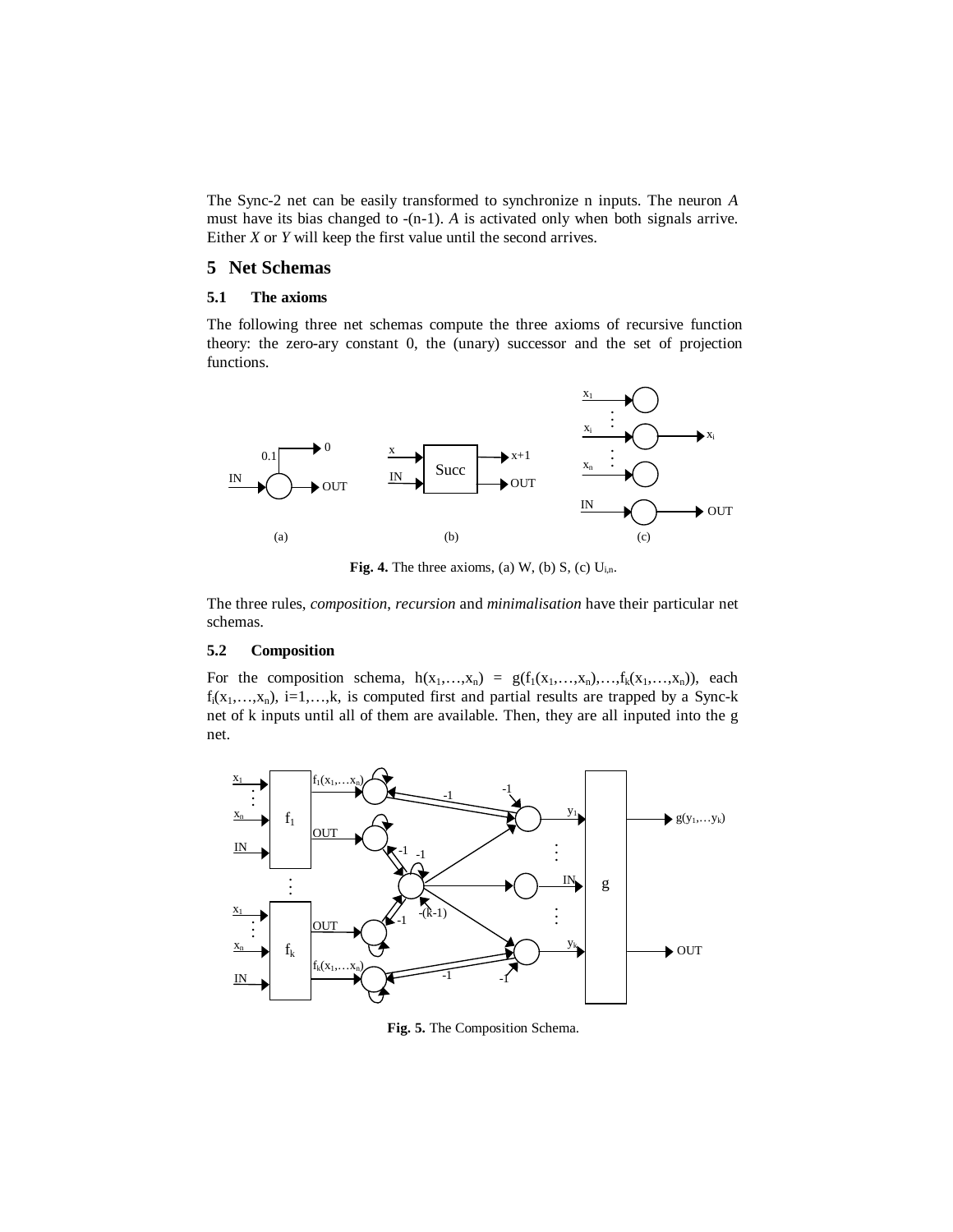## **5.3 Recursion**

To compute  $h(x_1,...,x_n,0) = f(x_1,...,x_n), h(x_1,...,x_n,y+1) = g(x_1,...,x_n,y,h(x_1,...,x_n,y)),$ we introduce an algorithm that inspires our proposal for the recursion schema. It iterates from 0 until y, computing all partial results.



**Fig. 6.** The Recursion Schema.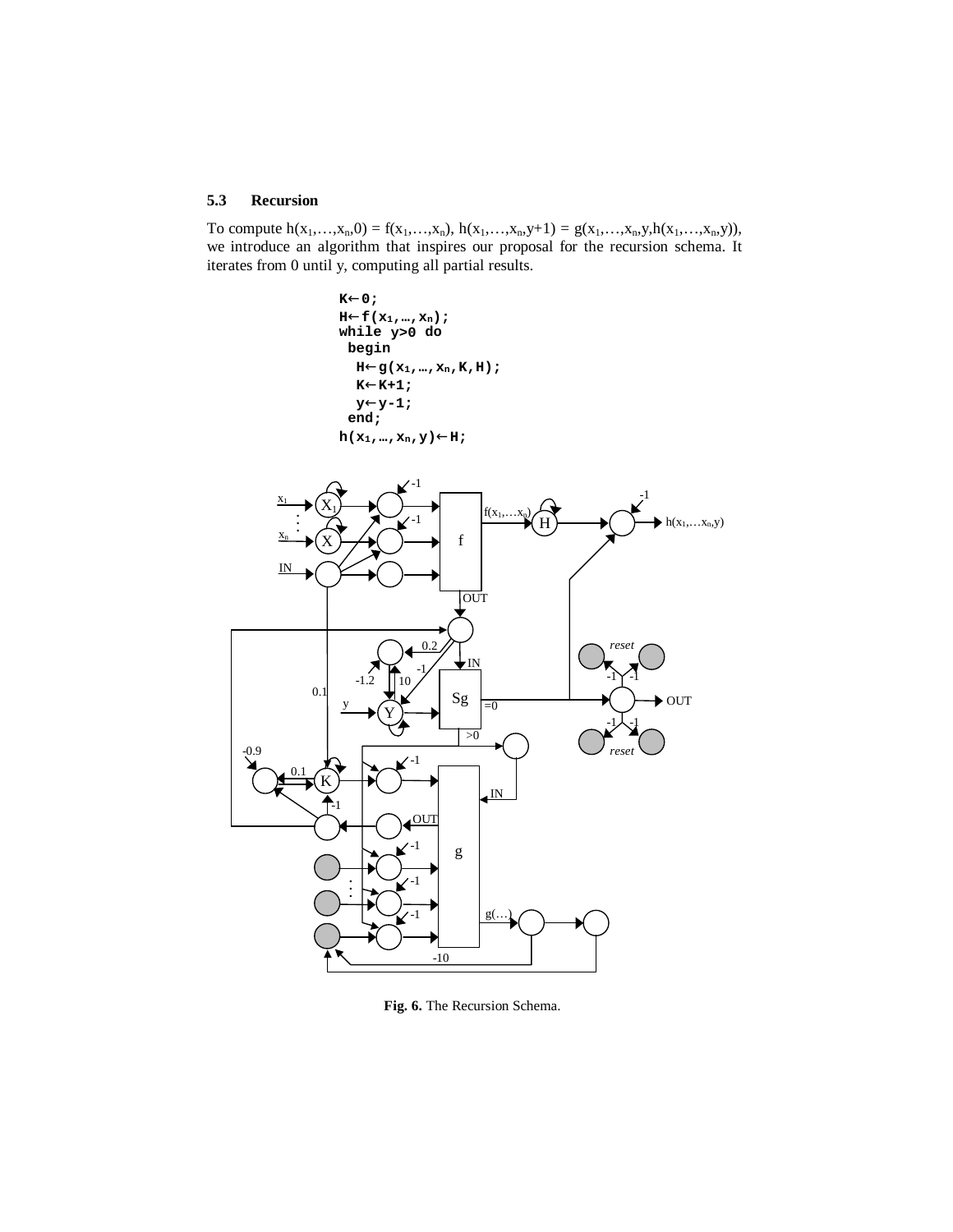#### **5.4 Minimalisation**

For the minimalisation, we must find the least y such that  $f(x_1,...,x_n,y)=0$ . Both algorithm and the computation of the resulting net schema will diverge if no such y exists. The f box denotes the net that computes function f.



**Fig. 7.** The Minimalisation Schema.

## **6 An Axiomatic Proof...**

We will provide one example of an axiomatic proof. A proof is a list of interconnected steps, each one prescribing some function, and explaining how we can construct it from earlier steps. For instance, consider binary addition,  $h(x,y) = x+y.$ 

 $h(x,0) = x$  ( = f(x) ) and,

$$
h(x,y+1) = x+(y+1) = (x+y)+1 = h(x,y)+1 (= g(x,y,h(x,y)))
$$

If we can prove that both f and g are computable (that is, if both f and g can be built using the axioms and the construction rules), then we can use recursion to find h. Fig. 8 displays a possible proof:

|                 | Step | Function                        | Reason                 |
|-----------------|------|---------------------------------|------------------------|
|                 |      | $\exists f_1: f_1(x) = x$       | $\mathrm{U}_{1.1}$     |
|                 |      | $\exists f_2: f_2(x) = x+1$     |                        |
|                 |      | $\exists f_3: f_3(x,y,z) = z$   | U33                    |
| $g \rightarrow$ |      | $\exists f_4: f_4(x,y,z) = z+1$ | Composition of 3 in 2  |
|                 |      | $\exists f_5: f_5(x,y) = x+y$   | Recursion with 1 and 4 |

**Fig. 8.** The proof of  $h(x,y) = x+y$ ,  $R(U_{1,1}, C(S, U_{3,3}))$